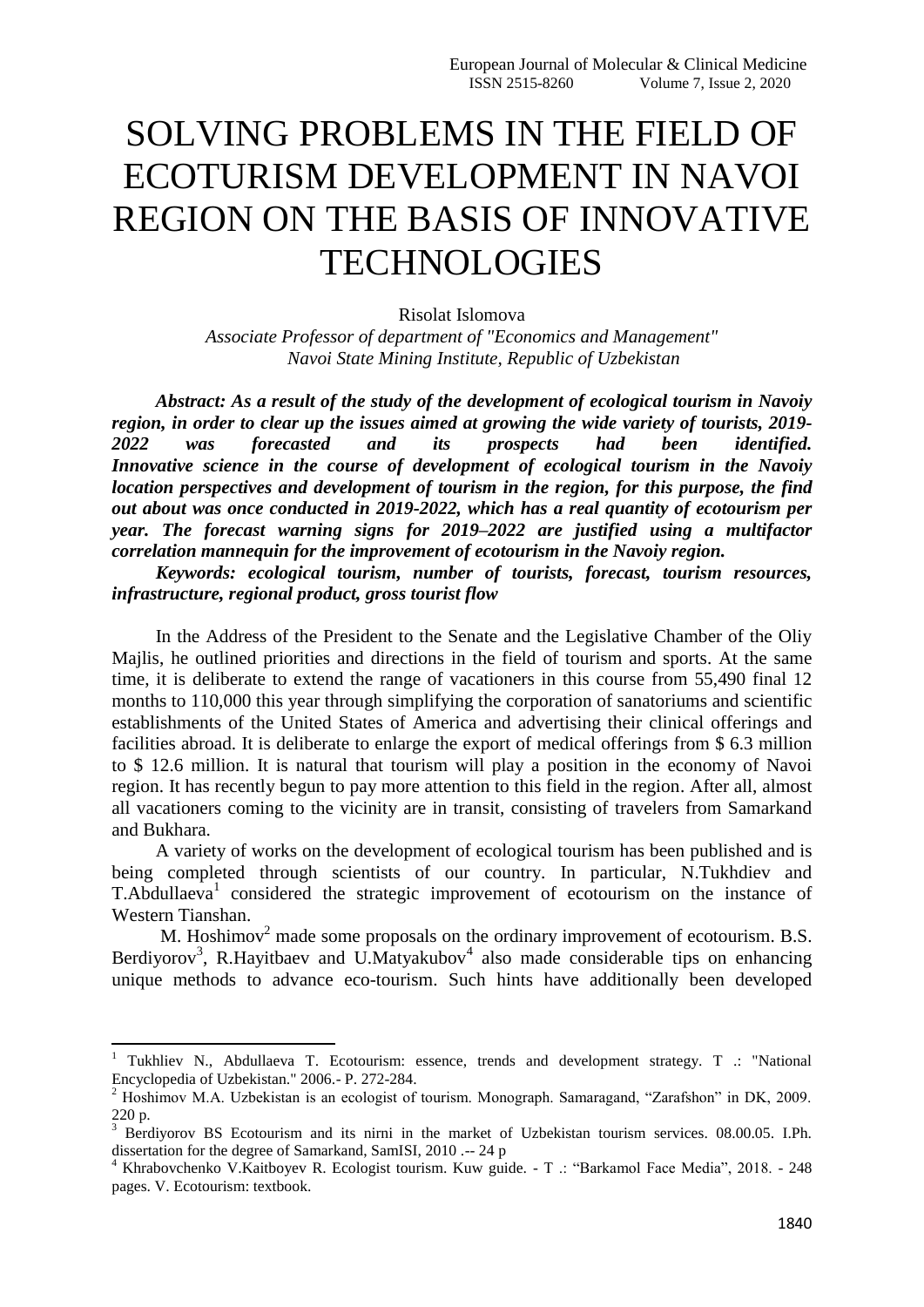through scientists from the CIS countries. One of them is V.V. Khrabovchenko<sup>5</sup>, who paid different attention to the development of eco-tourism in the mountainous regions of the world. However, there is no direct utility of these pointers in the development of eco-tourism in Navoi region. It is characterised via features.

First, in Navoi region, eco-tourism assets are greater in the barren region than in the mountains. The improvement of eco-tourism in these zones additionally has its personal characteristics. But even with this, the applicable conditions related to infrastructure are not enough.

Second, the applicable infrastructure for the development of eco-tourism is nevertheless no longer properly formed. There are now not adequate roads to journey to many historical monuments and nature, traveller catering facilities, leisure facilities.

Third, tourism firms specializing in eco-tourism are in quick supply. This makes it necessary to increase, taking into consideration the specifics of this tourism.

 Fourth, suitable traveler routes for the improvement of eco-tourism have no longer been developed. All this requires the improvement of a method for its development, based totally on the specifics of the region. Because the foremost center of attention on the improvement of tourism was focused on the cities of Samarkand, Bukhara, Khiva and Tashkent, which are wealthy in vacationer resources. As a result of such approaches, the trouble of tourism improvement in different areas has developed in an unstable state. While in some instances there has been a sharp enlarge due to random factors, in some cases this difficulty has been clearly ignored.

As a result of the study, the vogue of change of information for at least 9 years to forecast the indicators of ecotourism improvement in Navoi place for 2019-2022 used to be considered. To do this, the following facts is provided From the values of the multivariate correlation coefficients, it can be considered that the most beneficial of these equations is the linear regression equation, considering that this value is closest to 1. However, the significance index of the multivariate correlation coefficient is also the absolute best in this equation, whilst the residual variance index has the lowest value. From the impact of factors in the regression equation on the resultant sign, in particular (s/he), it is clear that the importance of the multivariate correlation coefficient performs an essential role. The prediction of this aspect is based totally on the function whose cost R2 is closest to 1. Here, the function  $y = 11.953 * x + 793.8$  was found to be a prognostic feature of component 1. The forecast of the employed population in the place was once also determined in the identical way. A sketch of these symptoms is shown in the following layout (Figure 1.1).

**<sup>.</sup>**  $<sup>5</sup>$  Method. Allowance. - M .: Finance Kayitboyev R. Matyakubov U. Ecologist tourism. Servant Ollanma.</sup> Samarkand: SamISI, 2010 .-- Pages 6-29. and statistics, 2007. - P.152-188.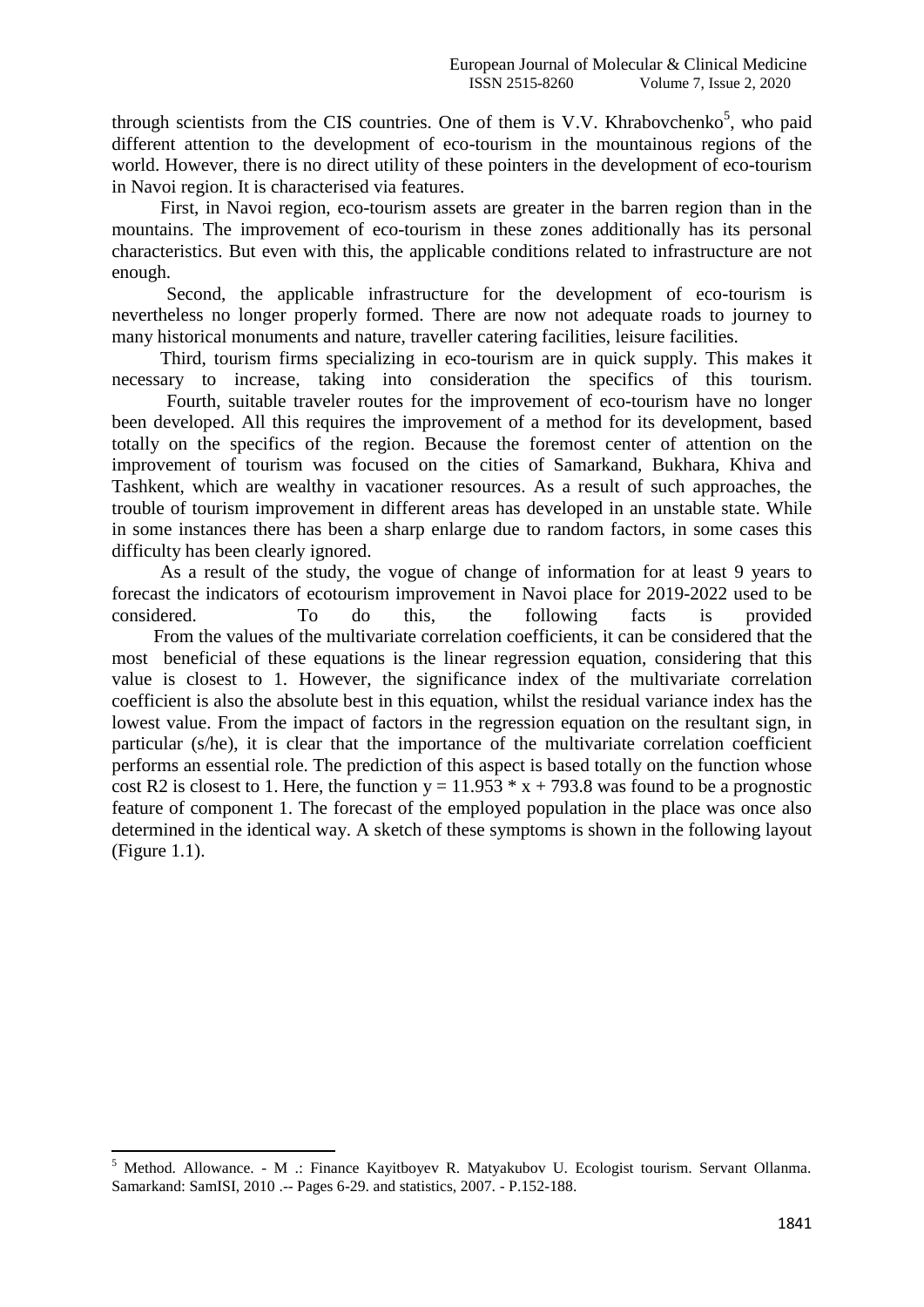

## **Figure 1.1. Dynamics of gross regional product and offerings supplied to vacationers in 2005-2018**

Two of the 5 elements taken into account that may additionally affect the range of Eco tourists were taken here. However, the amount for the length up to 2022 used to be determined thru the forecast features on all factors. The characteristic of the dependence of the wide variety of Eco tourists on the above 5 factors was once also decided the usage of a pc program EXCEL. The results of the calculation grew to become out the following regression equation.

**Y=2827,231-10,673\*X1+11,272\*X2+16,236\*X3+1,359\*X4+0,544\*X<sup>5</sup>**

Using this equation, forecast indicators for 2019-2022 were developed in Navoi region (Table 1.1).

| Years | Number<br>of Eco<br>tourists,<br>(thousan) | Regional<br>populatio<br>n(thousan<br>d) | Number<br>of people<br>employed<br>in the<br>region | Number of<br>employees<br>engaged in<br>ecotourism | Gross regional<br>product,<br>billion soums | Volume of<br>services<br>provided to<br>tourists, mln.<br>sum |
|-------|--------------------------------------------|------------------------------------------|-----------------------------------------------------|----------------------------------------------------|---------------------------------------------|---------------------------------------------------------------|
| 2005  | 233                                        | 812,7                                    | 376,6                                               | 18                                                 | 1099,4                                      | 67,9                                                          |
| 2006  | 398                                        | 819,5                                    | 383,2                                               | 24                                                 | 1583,4                                      | 89,4                                                          |
| 2007  | 752                                        | 829                                      | 389,8                                               | 42                                                 | 1681,2                                      | 139,7                                                         |
| 2008  | 1062                                       | 839,3                                    | 396,7                                               | 59                                                 | 2125,4                                      | 239,3                                                         |
| 2009  | 941                                        | 851,6                                    | 402,3                                               | 47                                                 | 2577,4                                      | 310,4                                                         |
| 2010  | 732                                        | 863,7                                    | 407.9                                               | 37                                                 | 3276,6                                      | 341,0                                                         |
| 2011  | 1260                                       | 868,9                                    | 410,4                                               | 58                                                 | 4562,2                                      | 451,0                                                         |

**Table 1.1: Dynamics of development of ecotourism in Navoi region For 2005-2018 and forecast indicators for 2019-2022**